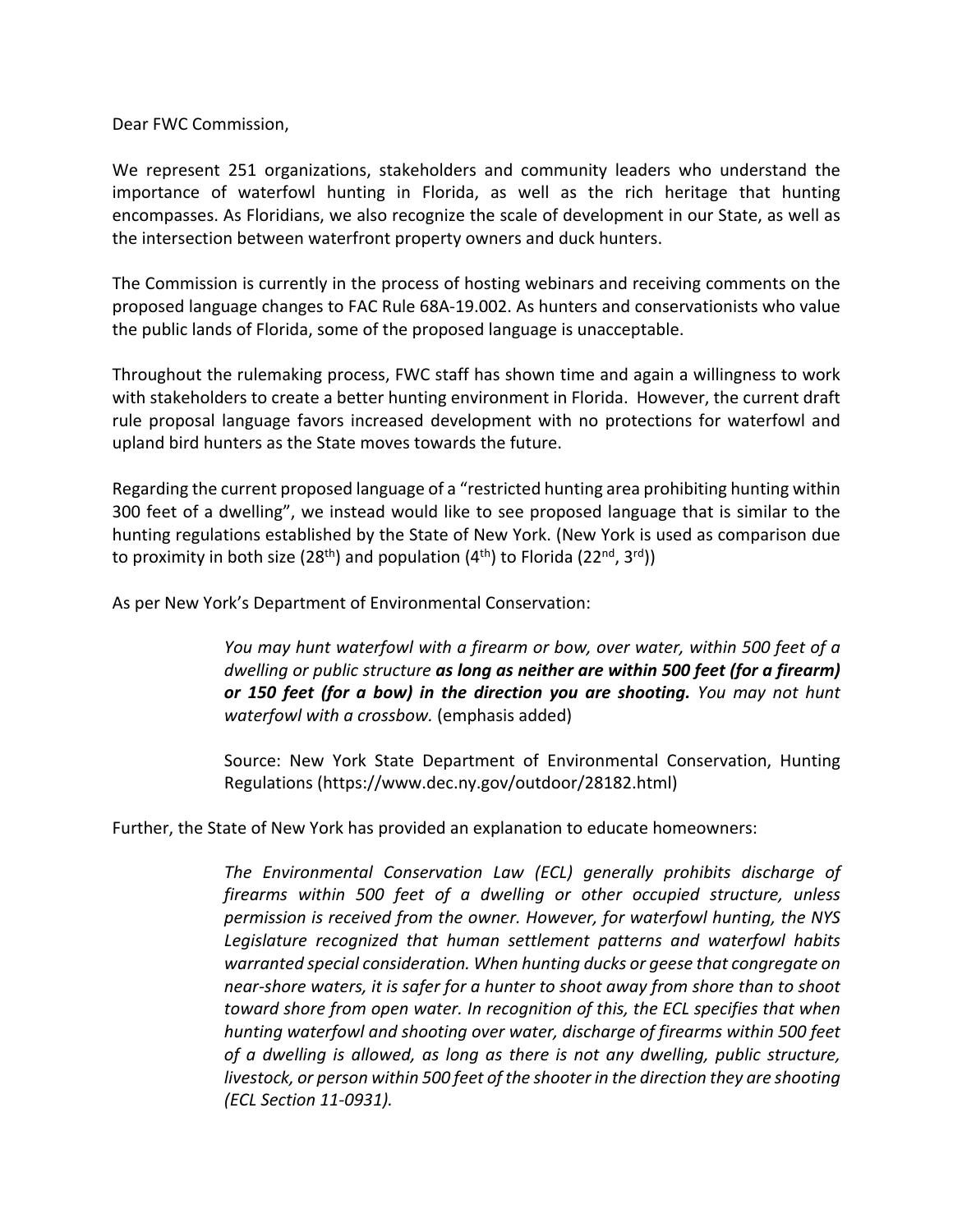*A waterfowl hunter may legally hunt from shore, a boat, or blind even if there is a house less than 500 feet behind him or her, as long as shooting occurs out over the water and away from the house.*

Source: New York State Department of Environmental Conservation, Avoiding Conflicts Between Hunters and Property Owners (https://www.dec.ny.gov/outdoor/94213.html)

It would be appropriate for Florida to adopt similar rule language that would allow hunting within the 300' restricted hunting area as long as the direction a hunter is shooting is away from the dwelling. Given our State's rapid growth and development, this would ensure that hunters are able to continue to enjoy the public resource. We would like to note that education of property owners and hunters on this rule and why it is in place would be important to increasing the understanding between the two groups.

It is also important to note the rule language we are proposing would align with Florida Statute 790.15(4), providing for recreational protections for shooting sports on public waters.

This rule proposal provides a common sense solution that has already been successfully implemented in a state with a similar population size. Further, it would allow for protection of waterfowl hunting as natural shorelines continue to be filled in with houses and strip malls in addition to meeting the measures of the State as noted above. To illustrate potential impacts, we have attached a list of significant high value waterfowl water bodies (see attachment).

We implore you to include the above recommendations in the proposed rule language and put an end to the weaponization of Restricted Hunting Areas on our public waters and traditions.

Sincerely,

National Shooting Sports Foundation Safari Club International Delta Waterfowl Congressional Sportsmen's Foundation National Wildlife Federation Vanishing Paradise American Daughters of Conservation Sportsmen's Alliance Artemis Sportswoman Florida Chapter of Backcountry Hunters and Anglers

Individuals:

Rohan Abraham, Lakeland, FL Michael Agosta, West Palm Beach, FL

Jessica Anderson, Lakeland, FL Tyler Anderson, Lakeland, FL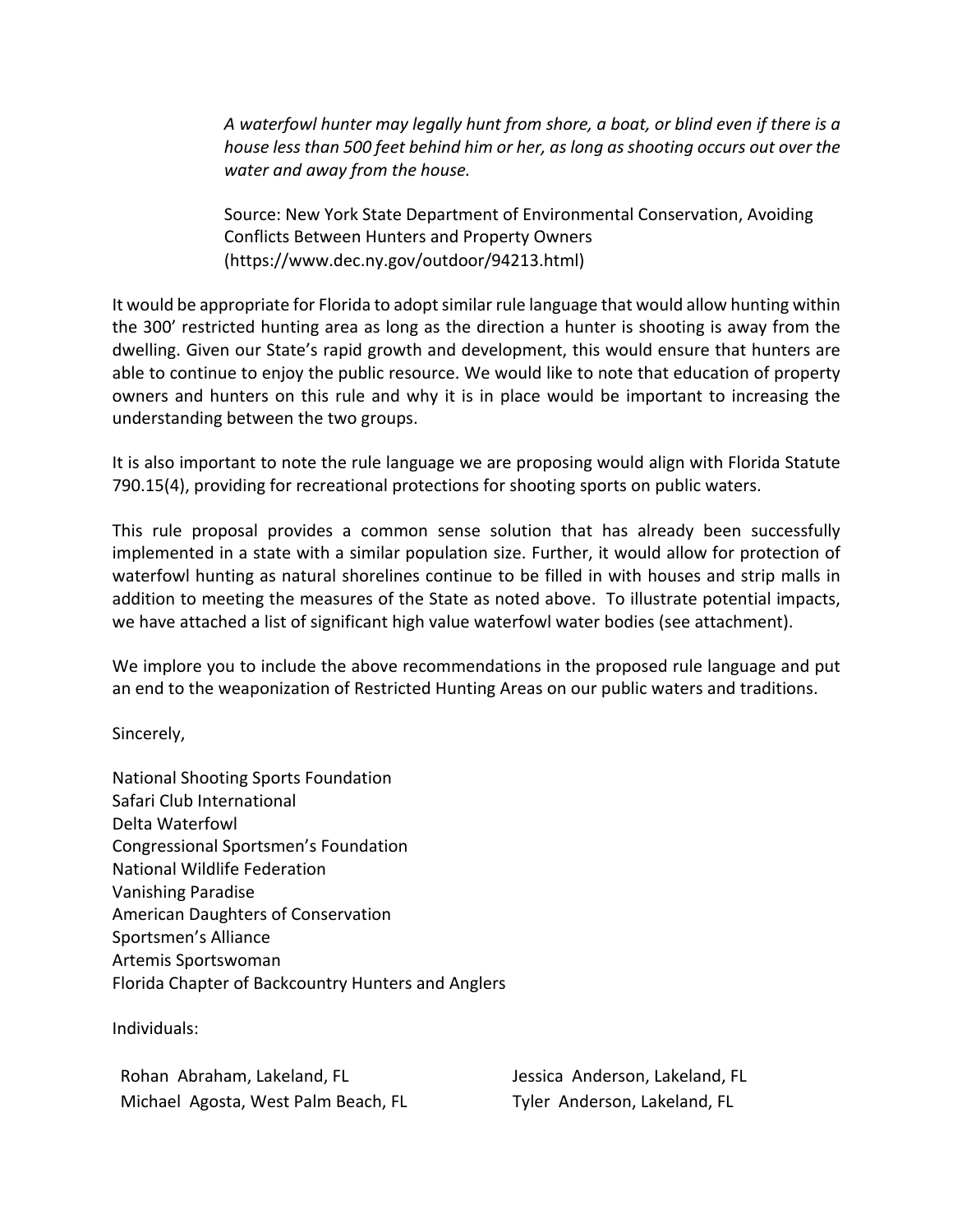Chad Andrews, Sarasota Peter Arcuri, Tampa, FL Beau Badon, West Point, MS Derek Ball, Bradenton, FL Jo Ann Barnett, Indian Harbour Beach, FL Ryan Barnett, Satellite Beach, FL Jason Barrett, Winter Garden, FL Mike Barrett, Martin County, FL Chase Barry, Lake City, FL Adam Bass, Haines City, FL Zack Batley, Deland, FL Matthew Bellovin, Saint Cloud, FL Brennan Bernasco, Eustis, FL Cary Bible, West Palm Beach, FL Cameron Bissell, Naples, FL Elizabeth Bland, Lamont, FL Landon Blankenship, Ocala, FL Michelle Blankenship, Ocala, FL James Bodson, St. Petersberg, FL Ryan Boetcher, Fort Pierce, FL Michael Boles, Pensacola, FL Jacob Boyette, Keystone Heights, FL Andy Braddock, Apopka, FL Ryan Briggs, Winter Haven, FL Dylan Brown, Plant City, FL Thomas Brown, Jacksonville, FL Dean Butler, Bartow, FL Nick Calloway, Altamonte Springs, FL Kyle Camacho, Ft. Myers, FL Aaron Carlton, Plant City, FL John Caylor, Seminole, FL Nathan Chew, Sugarloaf Key, FL Ben Choi, Largo, FL Michael Ciavardone, Lakeland, FL Michael Clark, Summerfield, FL Monte Clark, Lake Placid, FL Ricky Conley, Sorrento, FL Wade Connett, Winter Springs, FL Bill Cooksey, Memphis, TN Craig Copeland, Brandon, FL

Brian Cottingham, Palm Beach Gardens, FL Will Crebs, Eustis, FL Mark Crews, Safety Harbor, FL Kevin Crisp, Jacksonville, FL Dan Daniels, Merritt Island, FL Grant Davis, Stuart, FL Hal Davis, Ellenton, FL Peggy Delaney, Stuart, FL Joe Demchock, Cocoa, FL Adam Detter, Deltona, FL Mark Dobersch, Lakeland, FL Alexander Dojcinovski, Lutz, FL Tyler Dorgelo, Spring Hill, FL Brandon Douberly, Bartow, FL Trevor Dunlap, Longwood, FL Dennis Dutcher, Lakeland, FL Justin Edmund, Bartow, FL Troy Erickson, Jacksonville, FL Jacob Fanton, Melrose, FL Jeremy Farrell, Lakeland, FL Christian Farris, Palm Harbor, FL Stephen Fentress, DeLand, FL Ty Fleming, Jennings, FL Gisell Francisco, Satellite Beach, FL Kevin Franklin, Bartow, FL Josh Freemyer, Winter Garden, FL Benjamin Fulford, Crestfview, FL Alec Fullgraf, Lakeland, FL Steven Furness, Edgewood, FL Cody Gamble, Live Oak, FL Dean Gerber, Sebring, FL Jared Gill, Tampa, FL RC Gilliland, Sarasota, FL Wyler Gins, Ft. Myers, FL Josh Glenboski, Alachua, FL Michael Gonzalez, Fruitland Park, FL Garrett Goodwin, Labelle, FL Blake Graham, Tampa, FL Terry Griffin, Saint Cloud, FL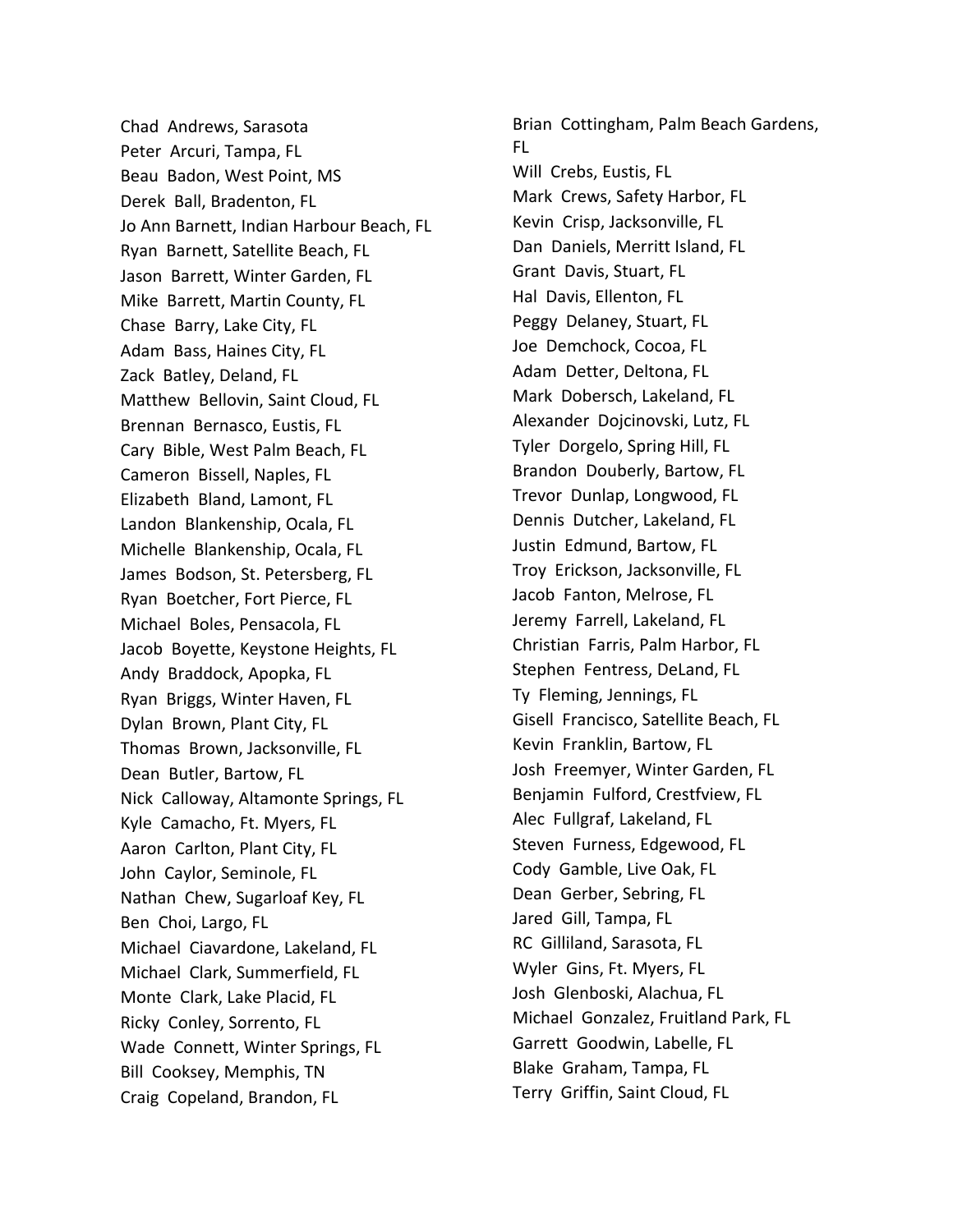Jon Grow, Ft. Myers, FL Fletcher Hallett, Jacksonville, FL Scott Hansen, Lake Mary, FL Matt Harbin, Tavares, FL John N Harris, Groveland, FL Scott Heath, Stuart, FL Mike Heissenberg, Port St. Lucie, FL Matthew Henderson, Tallahassee, FL Nathan Henderson, Atlanta, GA Billy Henry, Belleair, FL Garen Henry, St. Petersberg, FL Michael Herzog, Ft. Myers, FL Corey Hexter, Stuart, FL Cory Hibbard, Royal Palm Beach, FL Andrew Higginbotham, Lakeland, FL Donald Higginbotham, Lakeland, FL Mike Hilinski, Apopka, FL William House, Davie, FL Vincent Howard, Geneva, FL Charlie Howell, Tampa, FL Harry Huff, Sebring, FL Taylor Huffman, Palm Harbor, FL Ty Hunt, Frostproof, FL Blake Hutchinson, Land O Lakes, FL Jimmy Jones, Bryceville, FL Newton Jones, Orlando, FL Corey Judge, Deltona, FL Noble Katzer, Hudson, FL Kyle Keaten, Kissimmee, FL Mike Keaten, Kissimmee, FL Kyle Kilpatrick, Lake Wales, FL Cody King, Jacksonville, FL Anthony Kniffin, St. Petersberg, FL Trey Knight, St. John's, FL Jake Krajewski, Palm Harbor, FL Jordan Krebs, Umatilla, FL David Kuhnke, Tampa, FL Dylan Landers, Plant City, FL Melanie Landers, Plant City, FL Cody Landrum, Largo, FL

Steve LeDoux, St. John's, FL Jacob Legard, Seminole, FL Blake Leigan, Spring Hill, FL Mark Leverette, Middleburg, FL Scott Lindars, Ft. Myers, FL Robert Lusa, Lakeland, FL Brittany Mailly, Monticello, FL Joel Maily, Monticello, FL Richard Martinez, Jupiter, FL Mark Mason, Tampa, FL Jaclyn Matherly, Brooksville, FL James McCutcheon, Dunedin, FL Patrick McDonald, Dunedin, FL Jake McFadden, Cocoa, FL Scott McKinney, Brooksville, FL Mark McNaboe, Ft. Lauderdale, FL Scott Meade, Ft. Meade, FL Tim Meehan, Port St. Lucie, FL Mike Melton, Cutler Bay, FL Nicholai Menkin, Winter Park, FL Alexander Messer, Sebring, FL William Messervy, Tallahassee, FL Donny Miley, Tallahassee, FL Falynne Miller, Naples, FL Jon Miller, Naples, FL Joe Mirrione, New Port Richey, FL Adam Mobley, Alachua, FL Alain Monzon, Port St. Lucie, FL Branden Morales, Miami, FL Justin Morales, Naples, FL Paul Morris, Wesley Chapel, FL Connor Mueller, Tampa, FL Rhiannon Nelson, Tarpon Springs, FL Ty Nelson, Tampa, FL Eric Nickels, Auburndale, FL Edward Northey, Volusia County, FL Hunter O'Leary, Cape Coral, FL Drew Onheiser, Mulberry, FL Eric Orlando, N. Ft. Myers, FL Vance Pace, Orlando, FL